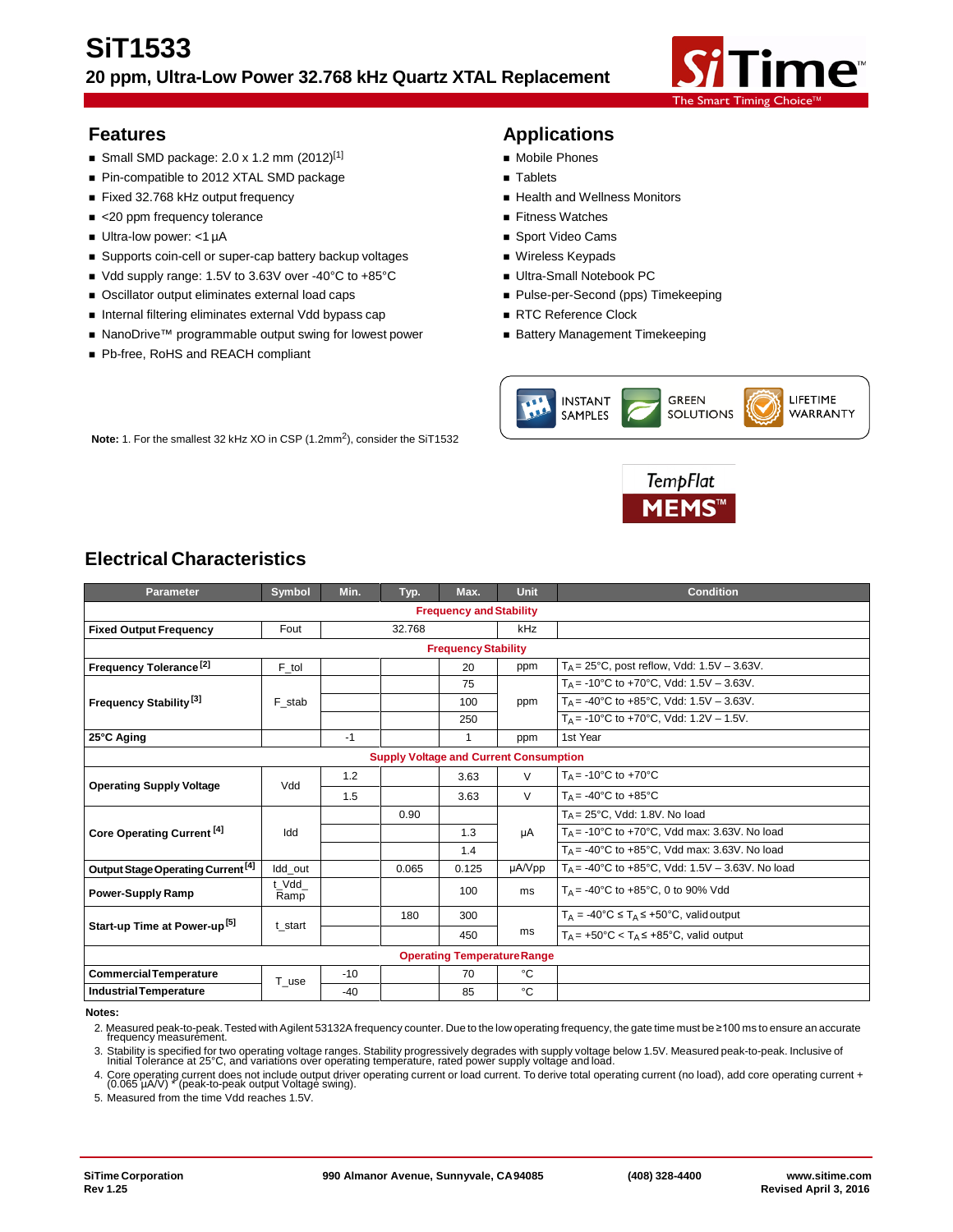

# **Electrical Characteristics (continued)**

| <b>Parameter</b>                                                                                         | <b>Symbol</b>        | Min.     | Typ.               | Max.  | <b>Unit</b>       | <b>Condition</b>                                                                                                                                                                                                                        |
|----------------------------------------------------------------------------------------------------------|----------------------|----------|--------------------|-------|-------------------|-----------------------------------------------------------------------------------------------------------------------------------------------------------------------------------------------------------------------------------------|
| LVCMOS Output Option, $T_A = -40^{\circ}C$ to $+85^{\circ}C$ , typical values are at $T_A = 25^{\circ}C$ |                      |          |                    |       |                   |                                                                                                                                                                                                                                         |
| <b>Output Rise/Fall Time</b>                                                                             |                      |          | 100                | 200   |                   | 10-90% (Vdd), 15 pF load, Vdd = 1.5V to 3.63V                                                                                                                                                                                           |
|                                                                                                          | tr, tf               |          |                    | 50    | ns                | 10-90% (Vdd), 5 pF load, Vdd ≥ 1.62V                                                                                                                                                                                                    |
| <b>Output Clock Duty Cycle</b>                                                                           | DC                   | 48       |                    | 52    | $\%$              |                                                                                                                                                                                                                                         |
| <b>Output Voltage High</b>                                                                               | <b>VOH</b>           | 90%      |                    |       | V                 | Vdd: $1.5V - 3.63V$ . $I_{OH} = -10 \mu A$ , 15 pF                                                                                                                                                                                      |
| <b>Output Voltage Low</b>                                                                                | <b>VOL</b>           |          |                    | 10%   | V                 | Vdd: 1.5V - 3.63V. $I_{OL}$ = 10 µA, 15 pF                                                                                                                                                                                              |
| NanoDrive™ Programmable, Reduced Swing Output                                                            |                      |          |                    |       |                   |                                                                                                                                                                                                                                         |
| <b>Output Rise/Fall Time</b>                                                                             | tf, tf               |          |                    | 200   | ns                | 30-70% (V <sub>OL</sub> /V <sub>OH</sub> ), 10 pF Load                                                                                                                                                                                  |
| <b>Output Clock Duty Cycle</b>                                                                           | DC.                  | 48       |                    | 52    | $\frac{0}{0}$     |                                                                                                                                                                                                                                         |
| <b>AC-coupled Programmable</b><br><b>Output Swing</b>                                                    | V_sw                 |          | $0.20$ to<br>0.80  |       | $\vee$            | SiT1533 does not internally AC-couple. This output<br>description is intended for a receiver that is AC-coupled. See<br>Table 2 for acceptable NanoDrive swing options.<br>Vdd: 1.5V - 3.63V, 10 pF Load, $I_{OH}/I_{OL} = \pm 0.2$ µA. |
| <b>DC-Biased Programmable</b><br>Output Voltage High Range                                               | <b>VOH</b>           |          | $0.60$ to<br>1.225 |       | $\mathsf{V}$      | Vdd: $1.5V - 3.63V$ . $I_{OH} = -0.2 \mu A$ , 10 pF Load. See Table 1 for<br>acceptable $V_{OH}/V_{OL}$ setting levels.                                                                                                                 |
| <b>DC-Biased Programmable</b><br><b>Output Voltage Low Range</b>                                         | <b>VOL</b>           |          | $0.35$ to<br>0.80  |       | $\vee$            | Vdd: 1.5V – 3.63V. $I_{\Omega}$ = 0.2 µA, 10 pF Load. See Table 1 for<br>acceptable V <sub>OH</sub> /V <sub>OL</sub> setting levels.                                                                                                    |
| <b>Programmable Output Voltage</b><br><b>Swing Tolerance</b>                                             |                      | $-0.055$ |                    | 0.055 | V                 | $T_A = -40^{\circ}$ C to $+85^{\circ}$ C, Vdd = 1.5V to 3.63V.                                                                                                                                                                          |
| <b>Period Jitter</b>                                                                                     | $T_{\parallel}$ jitt |          | 35                 |       | ns <sub>RMS</sub> | Cycles = 10,000, $T_A = 25^{\circ}$ C, Vdd = 1.5V - 3.63V                                                                                                                                                                               |

# **Pin Configuration**

| <b>SMD</b><br><b>Pin</b> | Symbol  | $U$                    | Functionality                                                                                                                                                                                                                                                                                                                                                                                                                 |
|--------------------------|---------|------------------------|-------------------------------------------------------------------------------------------------------------------------------------------------------------------------------------------------------------------------------------------------------------------------------------------------------------------------------------------------------------------------------------------------------------------------------|
|                          | NC.     | No Connect             | No Connect. Will not respond to any input signal. When interfacing to an MCU's XTAL input<br>pins, this pin is typically connected to the receiving IC's X Out pin. In this case, the SiT1533<br>will not be affected by the signal on this pin. If not interfacing to an XTAL oscillator, leave pin<br>1 floating (no connect).                                                                                              |
| 2                        | GND     | Power Supply<br>Ground | Connect to ground. All GND pins must be connected to power supply ground.                                                                                                                                                                                                                                                                                                                                                     |
| 3                        | CLK Out | <b>OUT</b>             | Oscillator clock output. When interfacing to an MCU's XTAL, the CLK Out is typically<br>connected to the receiving IC's X IN pin. The SiT1533 oscillator output includes an internal<br>driver. As a result, the output swing and operation is not dependent on capacitive loading.<br>This makes the output much more flexible, layout independent, and robust under changing<br>environmental and manufacturing conditions. |
| 4                        | Vdd     | Power Supply           | Connect to power supply 1.5V $\leq$ Vdd $\leq$ 3.63V for operation over -40°C to +85°C temperature<br>range. Under normal operating conditions, Vdd does not require external bypass/decoupling<br>capacitor(s). Internal power supply filtering will reject more than ±150 mVpp with frequency<br>components through 10 MHz.<br>Contact factory for applications that require a wider operating supply voltage range.        |

### **SMD Package (Top View)**

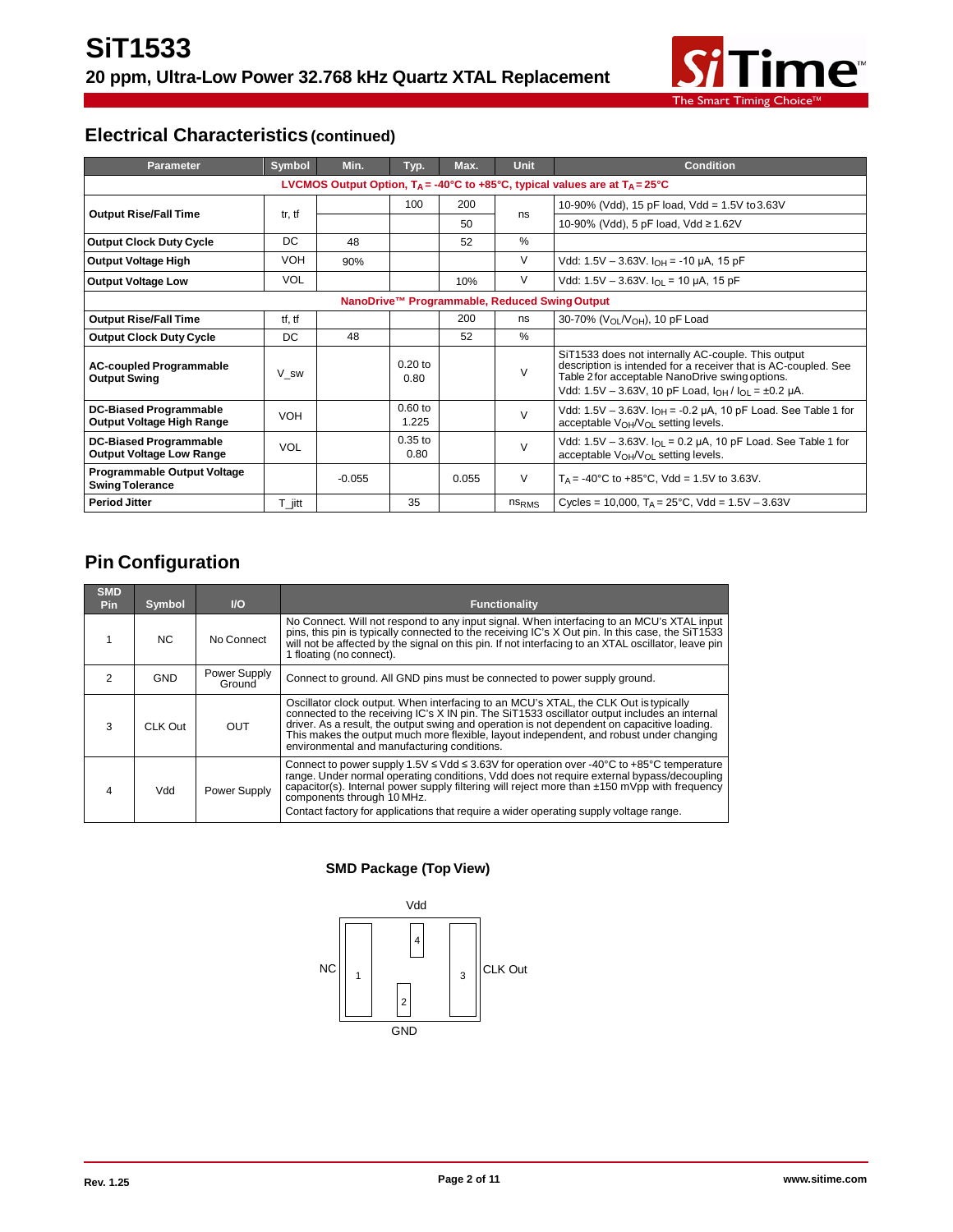

# **System Block Diagram**





# **Absolute Maximum**

Attempted operation outside the absolute maximum ratings may cause permanent damage to the part. Actual performance of the IC is only guaranteed within the operational specifications, not at absolute maximum ratings.

| <b>Parameter</b>                                          | <b>Test Condition</b>            | Value                               | <b>Unit</b> |
|-----------------------------------------------------------|----------------------------------|-------------------------------------|-------------|
| <b>Continuous Power Supply Voltage Range (Vdd)</b>        |                                  | $-0.5$ to 3.63                      | V           |
| Short Duration Maximum Power Supply Voltage (Vdd)         | ≤30 minutes, over -40°C to +85°C | 4.0                                 | V           |
| <b>Continuous Maximum Operating Temperature Range</b>     | $Vdd = 1.5V - 3.63V$             | 105                                 | °C          |
| <b>Short Duration Maximum Operating Temperature Range</b> | $Vdd = 1.5V - 3.63V$ . ≤30 mins  | 125                                 | °C          |
| <b>Human Body Model ESD Protection</b>                    | HBM, JESD22-A114                 | 3000                                | V           |
| <b>Charge-Device Model (CDM) ESD Protection</b>           | JESD220C101                      | 750                                 | V           |
| <b>Machine Model (MM) ESD Protection</b>                  | $T_A = 25^{\circ}C$              | 300                                 | V           |
| <b>Latch-up Tolerance</b>                                 | JESD78 Compliant                 |                                     |             |
| <b>Mechanical Shock Resistance</b>                        | Mil 883, Method 2002             | 10.000                              | g           |
| <b>Mechanical Vibration Resistance</b>                    | Mil 883, Method 2007             | 70                                  | g           |
| 2012 SMD Junction Temperature                             |                                  | 150                                 | °C          |
| <b>Storage Temperature</b>                                |                                  | $-65^{\circ}$ C to 150 $^{\circ}$ C |             |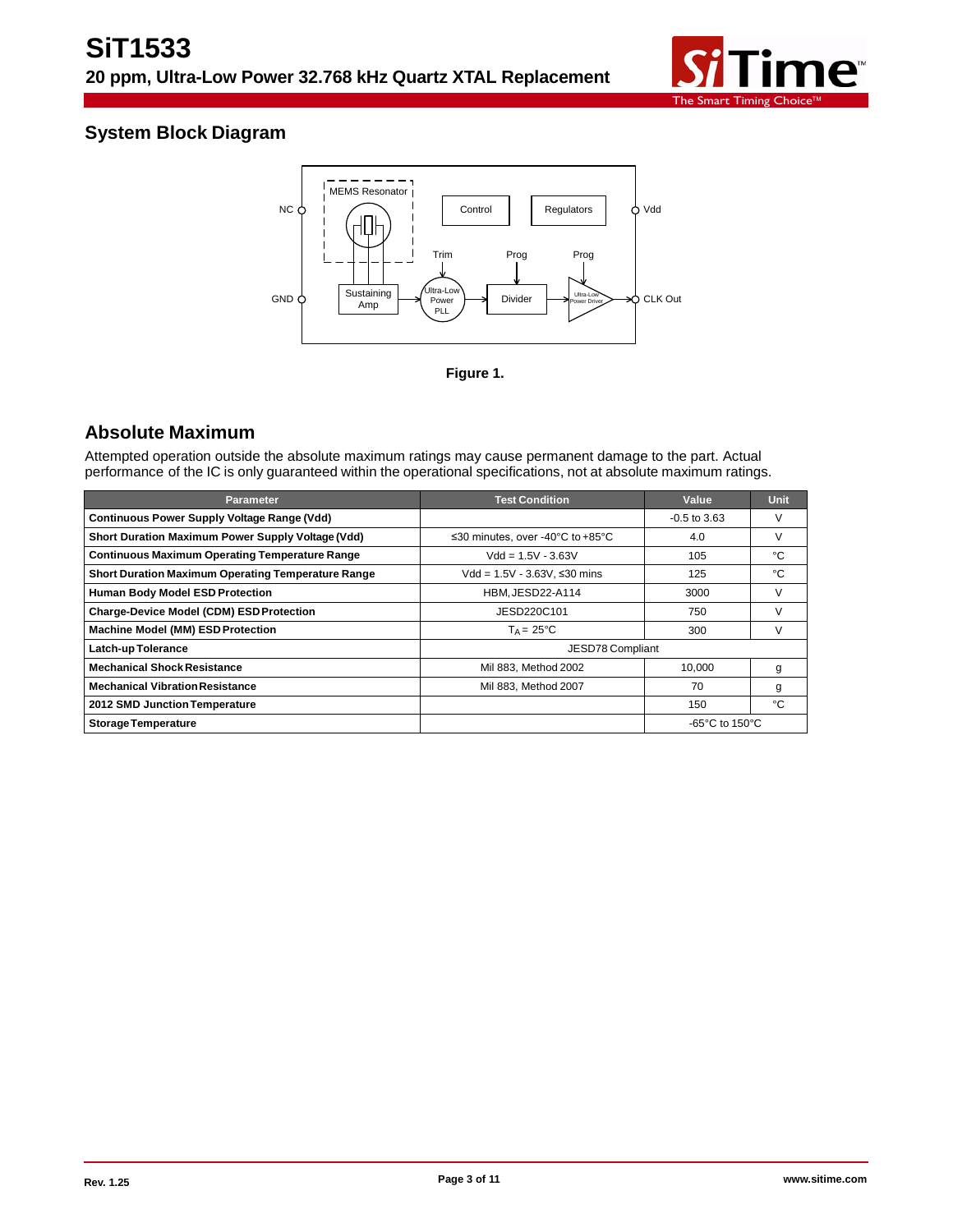

# **Description**

The SiT1533 is an ultra-small and ultra-low power 32.768 kHz oscillator optimized for mobile and other battery-powered applications. The SiT1533 is pin-compatible and footprint compatible to existing 2012 XTALs when using the SiTime solder-pad layout (SPL). And unlike standard oscillators, the SiT1533 features NanoDrive™, a factory programmable output that reduces the voltage swing to minimizepower.

The 1.2V to 3.63V operating supply voltage range makes it an ideal solution for mobile applications that incorporate a low-voltage, battery-back-up source such as a coin-cell or super-cap.

SiTime's MEMS oscillators consist of MEMS resonators and a programmable analog circuit. Our MEMS resonators are built with SiTime's unique MEMS First<sup>™</sup> process. A key manufacturing step is EpiSeal™ during which the MEMS resonator is annealed with temperatures over 1000°C. EpiSeal creates an extremely strong, clean, vacuum chamber that encapsulates the MEMS resonator and ensures the best performance and reliability. During EpiSeal, a poly silicon cap is grown on top of the resonator cavity, which eliminates the need for additional cap wafers or other exotic packaging. As a result, SiTime's MEMS resonator die can be used like any other semiconductor die. One unique result of SiTime's MEMS First and EpiSeal manufacturing processes is the capability to integrate SiTime's MEMS die with a SOC, ASIC, microprocessor or analog die within a package to eliminate external timing components and provide a highly integrated, smaller, cheaper solution to thecustomer.

### **XTAL Footprint Compatibility (SMD Package)**

The SiT1533 is a replacement to the 32 kHz XTAL in the 2.0 x 1.2 mm (2012) package. Unlike XTAL resonators, SiTime's silicon MEMS oscillators require a power supply (Vdd) and ground (GND) pin. Vdd and GND pins are conveniently placed between the two large XTAL pins. When using the SiTime Solder Pad Layout (SPL), the SiT1533 footprint is compatible with existing 32 kHz XTALs in the 2012 SMD package. Figure 2 shows the comparison between the quartz XTAL footprint and the SiTime footprint. For applications that require the smallest footprint solution, consider the SiT1532 XO available in a 1.2mm<sup>2</sup> CSP.



**Figure 2. SiT1533 Footprint Compatibility with Quartz XTAL Footprint [6]**

### **Frequency Stability**

The SiT1533 is factory calibrated (trimmed) to guarantee frequency stability to be less than 20 ppm at room temperature and less than 100 ppm over the full -40°C to +85°C temperature range. Unlike quartz crystals that have a classic tuning fork parabola temperature curve with a 25°C turnover point, the SiT1533 temperature coefficient is extremely flat across temperature. The device maintains less than 100 ppm frequency stability over the full operating temperature range when the operating voltage is between 1.5 and 3.63V as shown in Figure 3.

Functionality is guaranteed over the 1.2V - 3.63V operating supply voltage range. However, frequency stability degrades below 1.5V and steadily degrades as it approaches the 1.2V minimum supply due to the internal regulator limitations. Between 1.2V and 1.5V, the frequency stability is 250 ppm max over temperature.

When measuring the SiT1533 output frequency with a frequency counter, it is important to make sure the counter's gate time is >100ms. The slow frequency of a 32 kHz clock will give false readings with faster gate times.

For applications that require a wider supply voltage range >3.63V, or operating frequency below 32 kHz, see the alternative 32 kHz product options on the SiTime web site[;](http://www.sitime.com/) [www.sitime.com.](http://www.sitime.com/)



**Figure 3. SiTime vs. Quartz**

### **Power Supply Noise Immunity**

The SiT1533 is an ultra-small 32 kHz oscillator. In additionto eliminating external output load capacitors common with standard XTALs, this device includes special power supply filtering and thus, eliminates the need for an external Vdd bypass-decoupling capacitor. This feature further simplifies the design and keeps the footprint as small as possible. Internal power supply filtering is designed to reject AC-noise greater than ±150 mVpp magnitude and beyond 10 MHz frequency component.

### **Output Voltage**

The SiT1533 has two output voltage options. One option is a standard LVCMOS output swing. The second option is the NanoDrive reduced swing output. Output swing is customer specific and programmed between 200 mV and 800 mV. For

6. On the SiTime device, X IN is not internally connected and will not respond to any signal. It is acceptable to connect to chipset X OUT.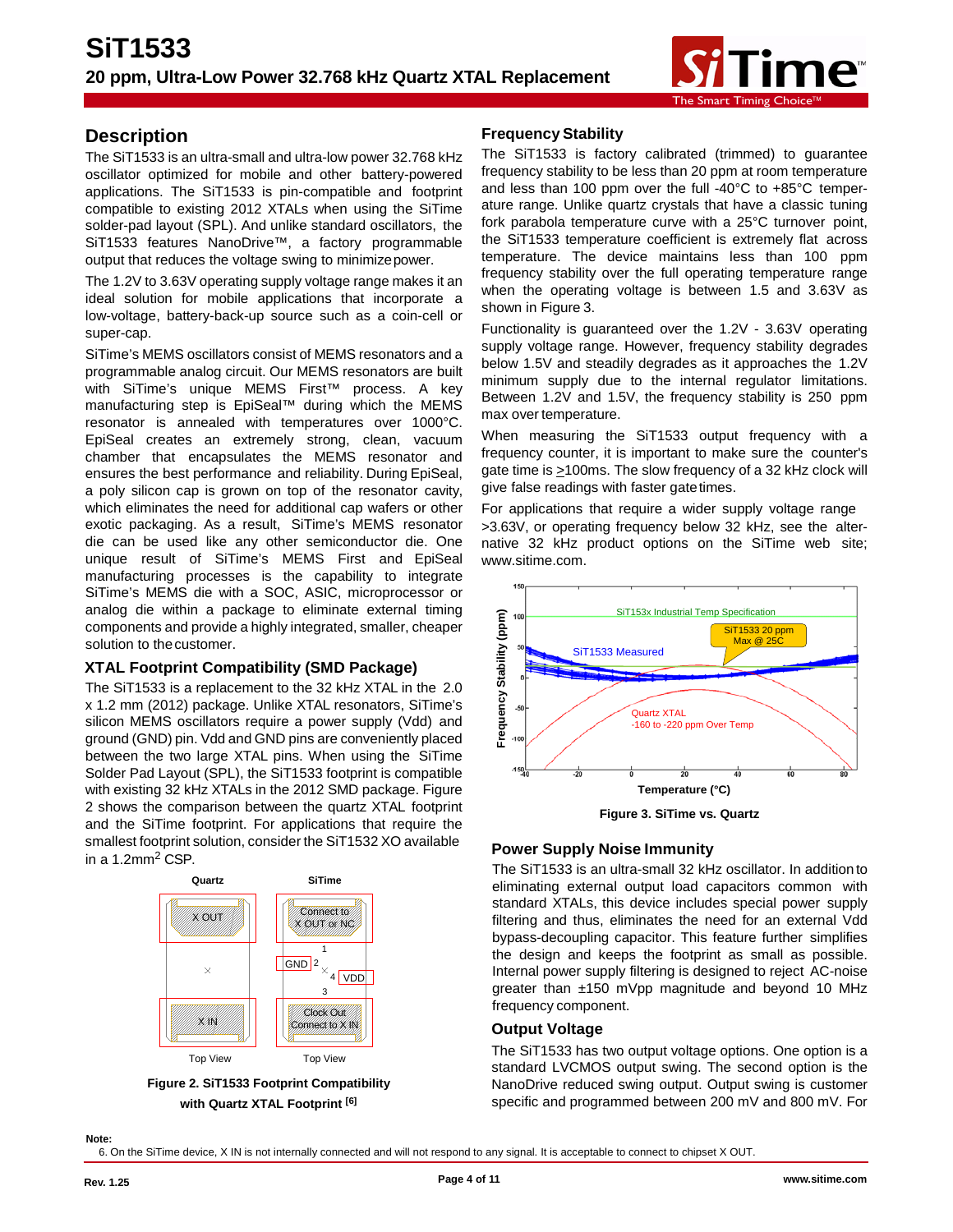

DC-coupled applications, output  $V_{OH}$  and  $V_{OL}$  are individually fctory programmed to the customers' requirement.  $V_{OH}$ programming range is between 600 mV and 1.225V in 100 mV increments. Similarly,  $V_{OL}$  programming range is between 350 mV and 800 mV. For example; a PMIC or MCU is internally 1.8V logic compatible, and requires a 1.2V  $V_{H}$  and a 0.6V  $V_{H}$ . Simply select SiT1533 NanoDrive factory programming code to be "D14" and the correct output thresholds will match the downstream PMIC or MCU input requirements. Interface logic will vary by manufacturer and we recommend that you review the input voltage requirements for the input interface.

For DC-biased NanoDrive output configuration, the minimum  $V_{OL}$  is limited to 350mV and the maximum allowable swing ( $V_{OH}$  -  $V_{OL}$ ) is 750mV. For example, 1.1V  $V_{OH}$  and 400mV  $V_{OL}$  is acceptable, but 1.2V  $V_{OH}$  and 400 mV  $V_{OL}$  is not acceptable.

When the output is interfacing to an XTAL input that is internally AC-coupled, the SiT1533 output can be factory programmed to match the input swing requirements. For example, if a PMIC or MCU input is internally AC-coupled and requires an 800mV swing, then simply choose the SiT1533 NanoDrive programming code "AA8" in the part number. It is important to note that the SiT1533 does not include internal AC-coupling capacitors. Please see the *Part Number Ordering* section at the end of the datasheet for more information about the part number orderingscheme.

#### **Power-up**

The SiT1533 starts-up to a valid output frequency within 300 ms (150ms typ). To ensure the device starts-up within the specified limit, make sure the power-supply ramps-up in approximately 10 - 20 ms (to within 90% of Vdd). Start-up time is measured from the time Vdd reaches 1.5V. For applications that operate between 1.2V and 1.5V, the start-up time will be longer.

#### **SiT1533 NanoDrive™**

Figure 4 shows a typical SiT1533 output waveform (into a 10 pF load) when factory programmed for a 0.70V swing and DC bias  $(V_{OH}/V_{OH})$  for 1.8V logic:

#### *Example:*

- NanoDrive™ part number coding: D14. Examplepart number: SiT1533AI-H4-D14-32.768
- $V_{OH} = 1.1V$ ,  $V_{OL} = 0.4V$  ( $V_{sw} = 0.70V$ )



**Figure 4.SiT1533AI-H4-D14-32.768 Output Waveform (10 pFload)**

Table 1 shows the supported NanoDrive<sup>TM</sup> V<sub>OH</sub>, V<sub>OL</sub> factory programming options.

#### Table 1. Acceptable V<sub>OH</sub>/V<sub>OL</sub> NanoDrive™ Levels

| <b>NanoDrive</b> | $V_{OH}(V)$ | $V_{\Omega I}$ (V) | Swing (mV) | <b>Comments</b>        |
|------------------|-------------|--------------------|------------|------------------------|
| D <sub>26</sub>  | 1.2         | 0.6                | 600 ±55    | 1.8V logic compatible  |
| D <sub>14</sub>  | 1.1         | 0.4                | 700 ±55    | 1.8V logic compatible  |
| D74              | 0.7         | 0.4                | 300 ±55    | <b>XTAL compatible</b> |
| AA3              | n/a         | n/a                | 300 ±55    | <b>XTAL compatible</b> |

The values listed in Tables 1 nominal values at 25°C and will exhibit a tolerance of ±55 mV across Vdd and -40°C to 85°C operating temperature range.

#### **SiT1533 Full Swing LVCMOS Output**

The SiT1533 can be factory programmed to generate fullswing LVCMOS levels. Figure 5 shows the typical LVCMOS waveform (Vdd = 1.8V) at room temperature into a 15 pF load.



**Figure 5. LVCMOS Waveform (Vdd = 1.8V) into 15 pF Load**

#### *Example:*

- LVCMOS output part number coding is always **DCC**
- Example part number: SiT1533AI-H4-**DCC**-32.768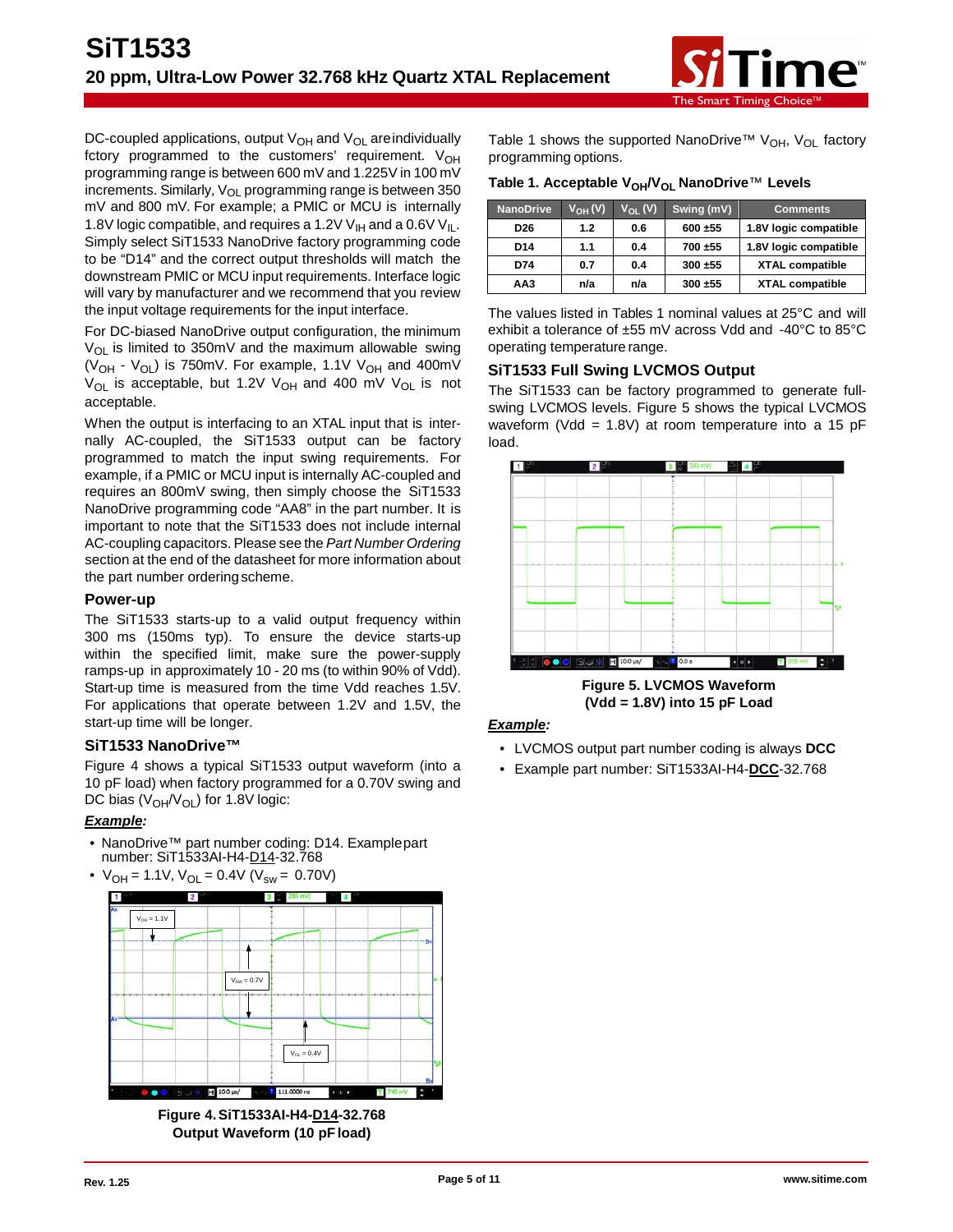

# **Calculating Load Current**

## **No Load Supply Current**

When calculating no-load power for the SiT1533, the core and output driver components need to be added. Since the output voltage swing can be programmed for reduced swing between 300 mV and 700 mV, the output driver current is variable. Therefore, no-load operating supply current is broken into two sections; core and output driver. The equation is as follows:

Total Supply Current (no load) =  $I_{dd}$  Core +(65nA/V)(Vout<sub>pp</sub>)

### *Example 1: Full-swing LVCMOS*

- $\bullet$  Vdd = 1.8V
- $\bullet$  Idd Core = 900nA (typ)
- $Vout_{DD} = 1.8V$  (LVCMOS)

Supply Current = 900nA + (65nA/V)(1.8V) =1017nA

### *Example 2: NanoDrive™ ReducedSwing*

- $Vdd = 1.8V$
- Idd Core = 900nA (typ)
- Vout<sub>pp</sub> (D14) = V<sub>OH</sub> V<sub>OL</sub> = 1.1V 0.4V = 700mV

Supply Current = 900nA + (65nA/V)(0.7V) = 946nA

### **Total Supply Current with Load**

To calculate the total supply current, including the load, follow the equation listed below. Note the 27% reduction in power with a 1.8V logic compatible NanoDrive™ output voltage.

Total Current = Idd Core + Idd Output Driver (65nA/V\*Vout<sub>nn</sub>) + Load Current (C\*V\*F)

### *Example 1: Full-swing LVCMOS*

- $\bullet$  Vdd = 1.8V
- Idd Core = 900nA
- Load Capacitance = 10pF
- Idd Output Driver:  $(65nAV)(1.8V) = 117nA$
- Load Current: (10pF)(1.8V)(32.768kHz) = 590nA
- $\bullet$  Total Current = 900nA+117nA+590nA = 1.6µA

### *Example 2: NanoDrive™ Reduced Swing*

- $\bullet$  Vdd = 1.8V
- $\bullet$  Idd Core = 900nA
- Load Capacitance = 10pF
- Vout<sub>pp</sub> (D14):  $V_{OH} V_{OL} = 1.1V 0.4V = 700mV$
- Idd Output Driver:  $(65nAV)(0.7V) = 46nA$
- Load Current: (10pF)(0.7V)(32.768kHz) = 229nA
- $\bullet$  Total Current = 900nA + 46nA + 229nA = 1.175uA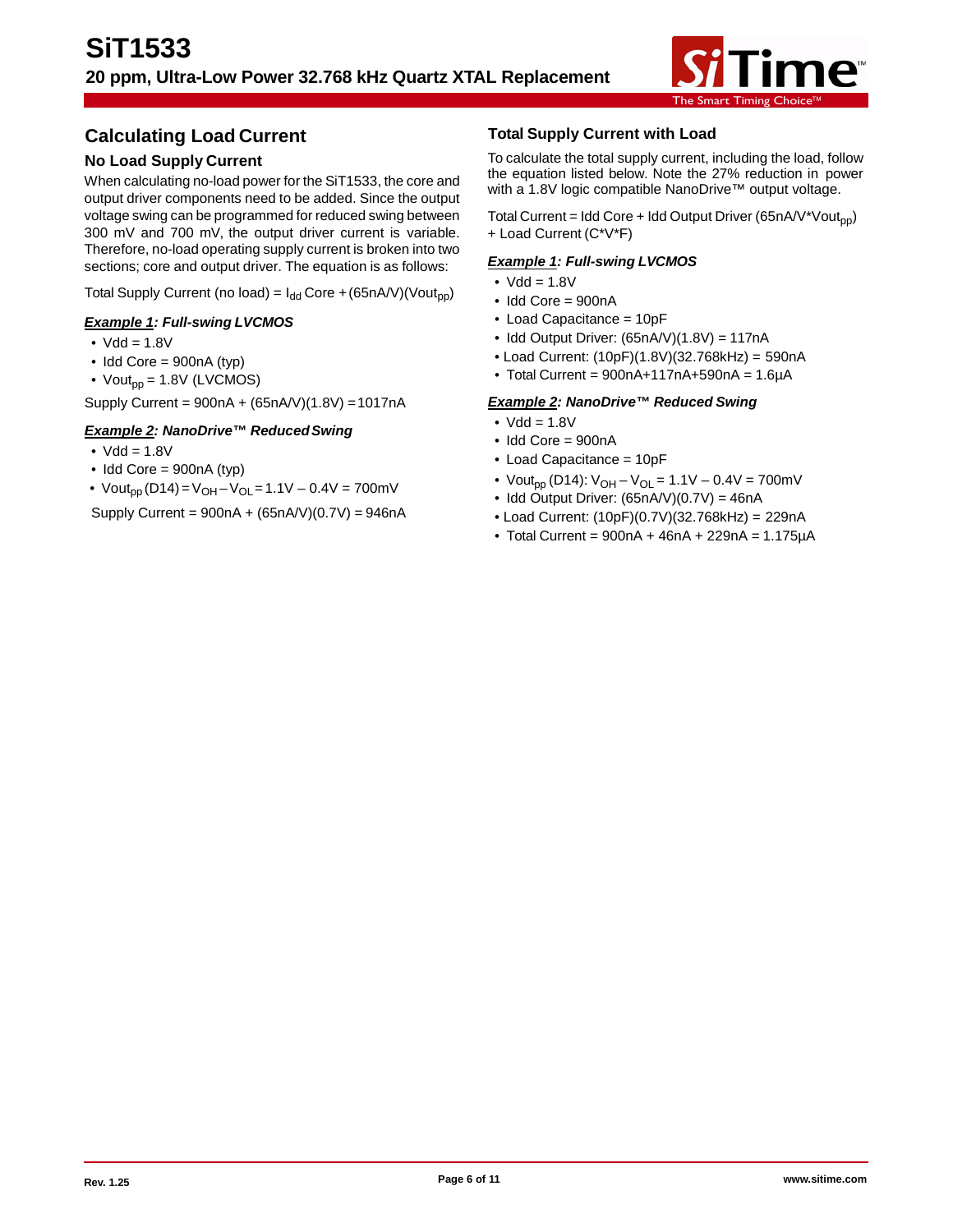

# **Typical Operating Curves**

**(TA = 25**°**C, Vdd = 1.8V, unless otherwise stated)**



**Initial Tolerance Histogram Frequency Stability over Temperature**



**Core Current overTemperature Output Stage Current over Temperature**





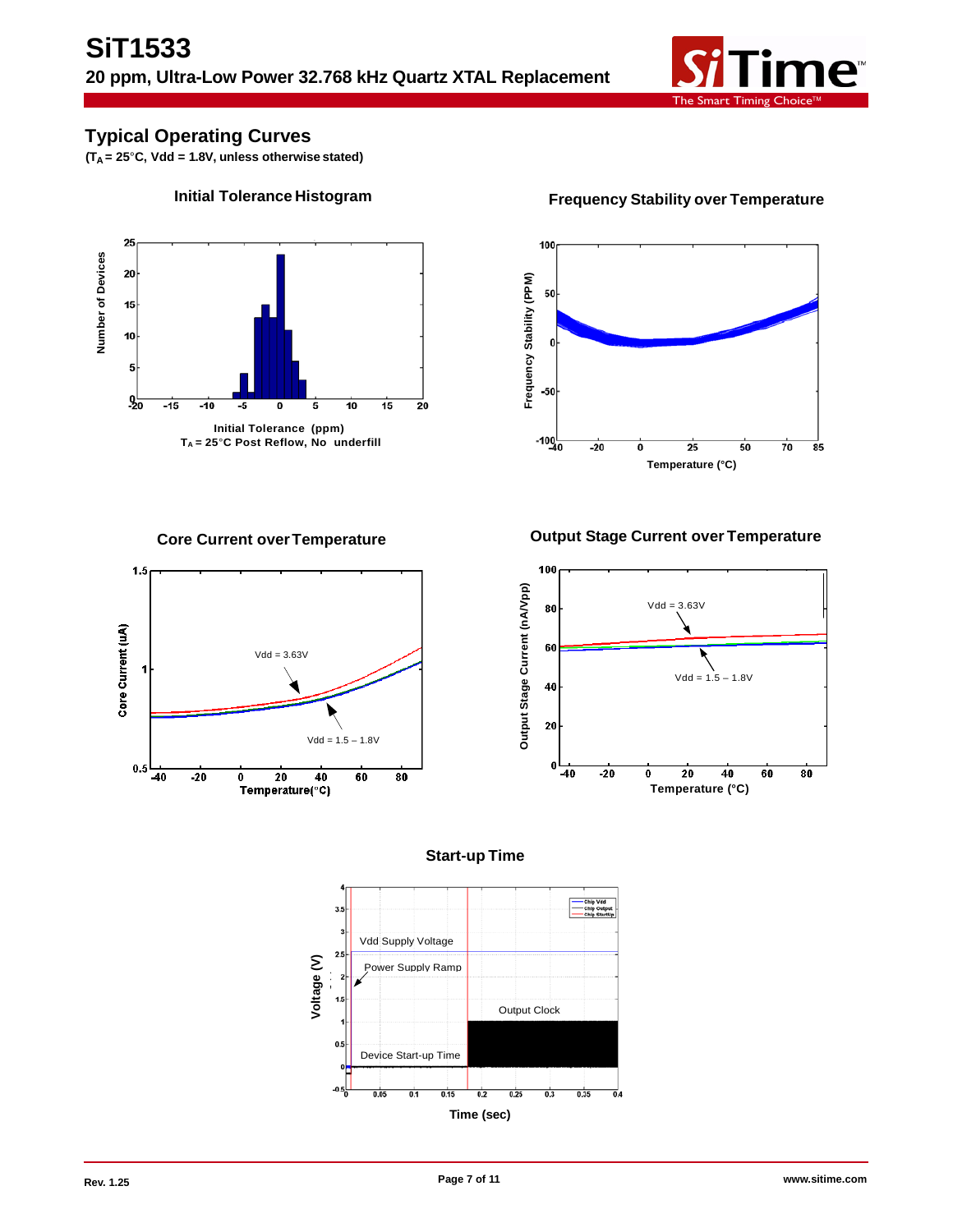

**Power Supply Noise Rejection**





# **NanoDrive™ Output Waveform**

 $(V<sub>OH</sub> = 1.1V, V<sub>OL</sub> = 0.4V; SIT1533Al-H4-D14-32.768)$ 



**LVCMOS Output Waveform** (Vswing = 1.8V, SiT1533AI-H4-DCC-32.768)

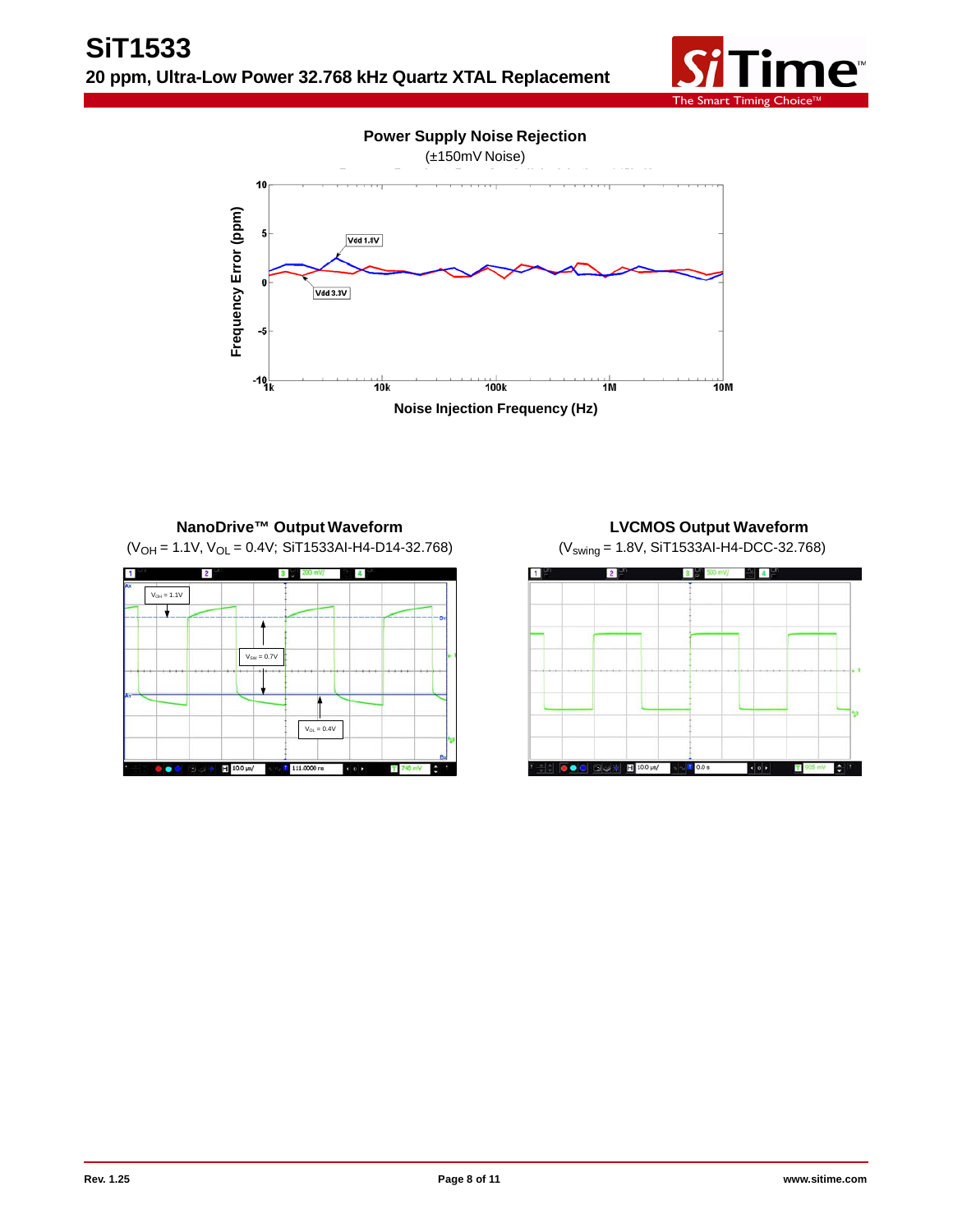

# **Dimensions and Patterns**



#### **Note:**

7. For marking guidance, see SiTime's Manufacturing Notes, located on the [SiTime](http://www.sitime.com/support/quality-and-reliability#magictabs_MWIpq_4) web site in the Quality & Reliability section.

# **Manufacturing Guidelines**

- 1) No Ultrasonic Cleaning: Do not subject the SiT1533 to an ultrasonic cleaning environment. Permanent damage or long term reliability issues to the MEMS structure may occur.
- 2) For Noisy, high EM environments, we recommend the following design guidelines:
	- Place oscillator as far away from EM noise sources as possible (e.g., high-voltage switching regulators, motor drive control).
	- Route noisy PCB traces, such as digital data lines or high di/dt power supply lines, away from the SiTime oscillator.
	- Add a low ESR/ESL, 0.1uF to 1.0uF ceramic capacitor (X7R) to help filter high frequency noise on the Vdd power-supply line. Place it as close to the SiTime oscillator Vdd pin as possible.
	- Place a solid GND plane underneath the SiTime oscillator to shield the oscillator from noisy traces on the other board layers.
	- For details, please refer to the pcb layout guidelines in AN10006: <http://www.sitime.com/support2/documents/AN10006-Best-Design-Layout-Practices.pdf.>
- 3) For additional manufacturing guidelines and marking/tape-reel instructions, click on the following link: [http://www.sitime.com/component/docman/doc\\_download/243-manufacturing-notes-for-sitime-oscillators](http://www.sitime.com/component/docman/doc_download/243-manufacturing-notes-for-sitime-oscillators)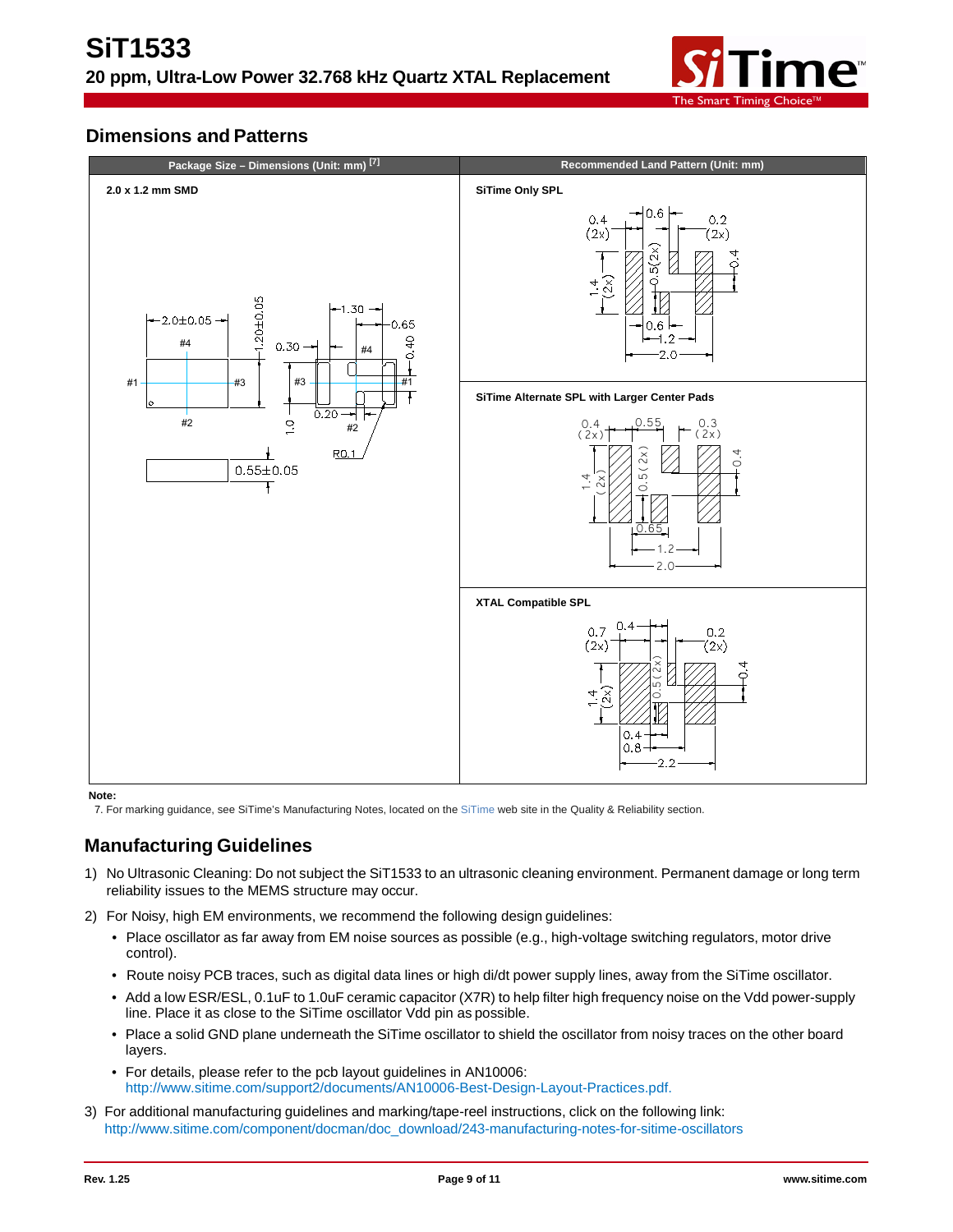

# **Ordering Information**

Part number characters in blue represent the customer specific options. The other characters in the part number are fixed. Here are guidelines to select the correct output voltage. These are only suggestions and specific chipsets may require different output voltage settings.

1) For XTAL replacement applications that will keep the chipset oscillator enabled, configure the NanoDrive™ output for a swing similar to the XTAL, approximately 300 mV.

 $\rightarrow$  SiT1533AI-H4-AA3-32.768

- 2) For XTAL replacement applications that will disable the chipset oscillator, configure the output with one of the following:
	- For VDD = 1.8V: SiT1533AI-H4-D14-32.768
	- For VDD > 1.8V: SiT1533AI-H4-DCC-32.768

The following examples illustrate how to select the appropriate temp range and output voltage requirements:

#### *Example 1:SiT1533AI-H4-D14-32.768*

- Industrial temp & corresponding 100 ppm frequency stability. Note, 100 ppm is only available for the industrial temp range, and 75 ppm is only available for the commercial temp range.
- Output swing requirements:

a) "D" = DC-coupled receiver b)

$$
"1" = V_{OH} = 1.1V
$$

c)  $"4" = V_{\text{OI}} = 0.4V$ 

### *Example 2:SiT1533AC-H5-AA2-32.768*

- Commercial temp & corresponding 75 ppm frequency stability. Note, 100 ppm is only available for the industrial temp range, and 75 ppm is only available for the commercial temp range.
- Output swing requirements:
	- a) "A" = AC-coupled receiver
	- b) "A" = AC-coupled receiver
	- c)  $"3" = 300$  mV swing



| <b>NanoDrive</b> | $V_{OH}(V)$ | $V_{\Omega I}$ (V) | Swing (mV) | <b>Comments</b>        |
|------------------|-------------|--------------------|------------|------------------------|
| D <sub>26</sub>  | 1.2         | 0.6                | 600 ±55    | 1.8V logic compatible  |
| D <sub>14</sub>  | 1.1         | 0.4                | 700±55     | 1.8V logic compatible  |
| D74              | 0.7         | 0.4                | 300 ±55    | <b>XTAL compatible</b> |
| AA3              | n/a         | n/a                | 300 ±55    | <b>XTAL compatible</b> |

### Table 2. Acceptable V<sub>OH</sub>/V<sub>OL</sub> NanoDrive™ Levels <sup>[8]</sup>

**Note:**

8. If these available options do not accommodate your application, contact Factory for other NanoDrive options.